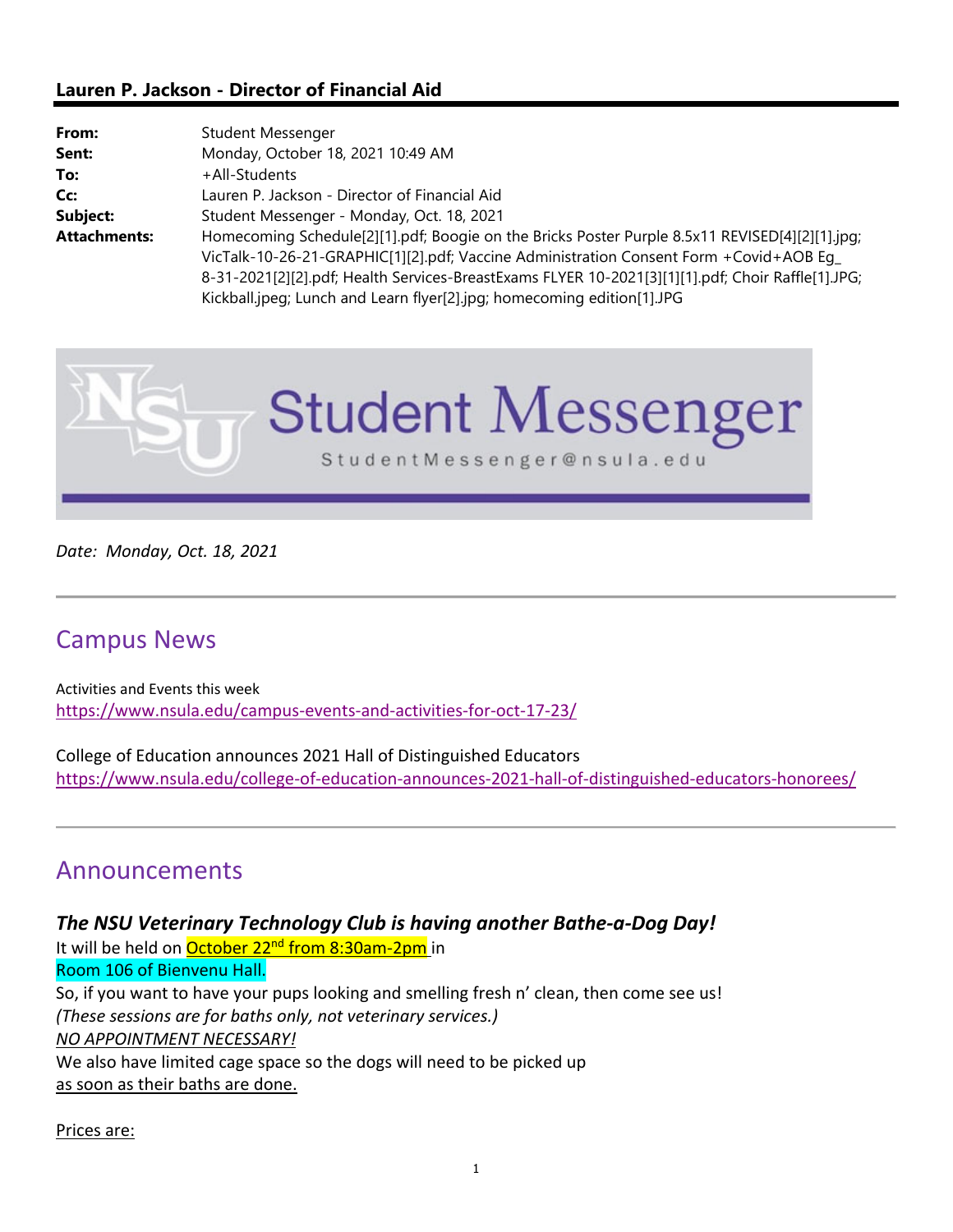- $\blacksquare$  Under 25 lbs.  $\blacksquare$  \$13
- $\blacksquare$  26-50 lbs. \$17
- $\blacksquare$  51-75 lbs. \$24
- $\blacksquare$  Over 75 lbs.  $\blacksquare$  \$30

\*Included in this price: bath, nail trimming, ear cleaning, and anal gland expression \*Please no matted dogs. We do not have grooming facilities.

## *School of Education will host Lunch and Learn for all NSU Graduate Students*

Date: October 28, 2021 Time: 11:30‐12:00 Location: Teacher Education Center, Pod C, Room 104 Crossing the Finish Line: Tips and Tricks to Successfully Write your Thesis and Dissertation Contact: Please RSVP by October 21st to Dr. Christy Hornsby at hornsbyc@nsula.edu A related flyer is attached.

# *A New Era: Top Medical Educators on the Future of Virtual Training and Care*

**Date**: Friday, **Oct. 22, 2021 Time:** 9:45 AM CST Cornell Keynote Program: *FREE Audience: Nursing Instructors; Allied Health Instructors* Register Now

## *HEERF III applications available*

The American Rescue Plan (ARP) established and funded the Higher Education Relief Fund (HEERF III) to provide emergency financial grants to students. An application process has been developed to try and provide additional funds to students to help cover additional emergency expenses due to coronavirus such as tuition, books, housing, food, health care (including mental), childcare and transportation. Online applications will be available for students to request additional grant funds for COVID emergency expenses beginning Monday, October 18, 2021, within eligible students MyNSU account. The application period will end on October 30, 2021. Please visit the ARP supplemental Student Grant Request website for more information.

## *Theta Chi Chapter of Alpha Phi Alpha Fraternity Inc. will host "Inaugural Kicking it with the Alphas Kickball Tournament"*

Date: October 24th, 2021 Time: 11 A.M. Location: Dixie Youth Fields 1101 E. Fifth Street, Natchitoches, LA 71457 Flyer Attached Contact: Darrin Nixon 337‐244‐2564

## *Christmas Gala Dec. 1‐3*

The Dear School of Creative and Performing Arts (CAPA) will present the Annual Christmas GALA on the following dates. Wednesday December 1<sup>st</sup> at 7:00 pm Thursday December 2<sup>nd</sup> at 7:00 pm Friday December 3rd at 7:00 pm and 9:00 pm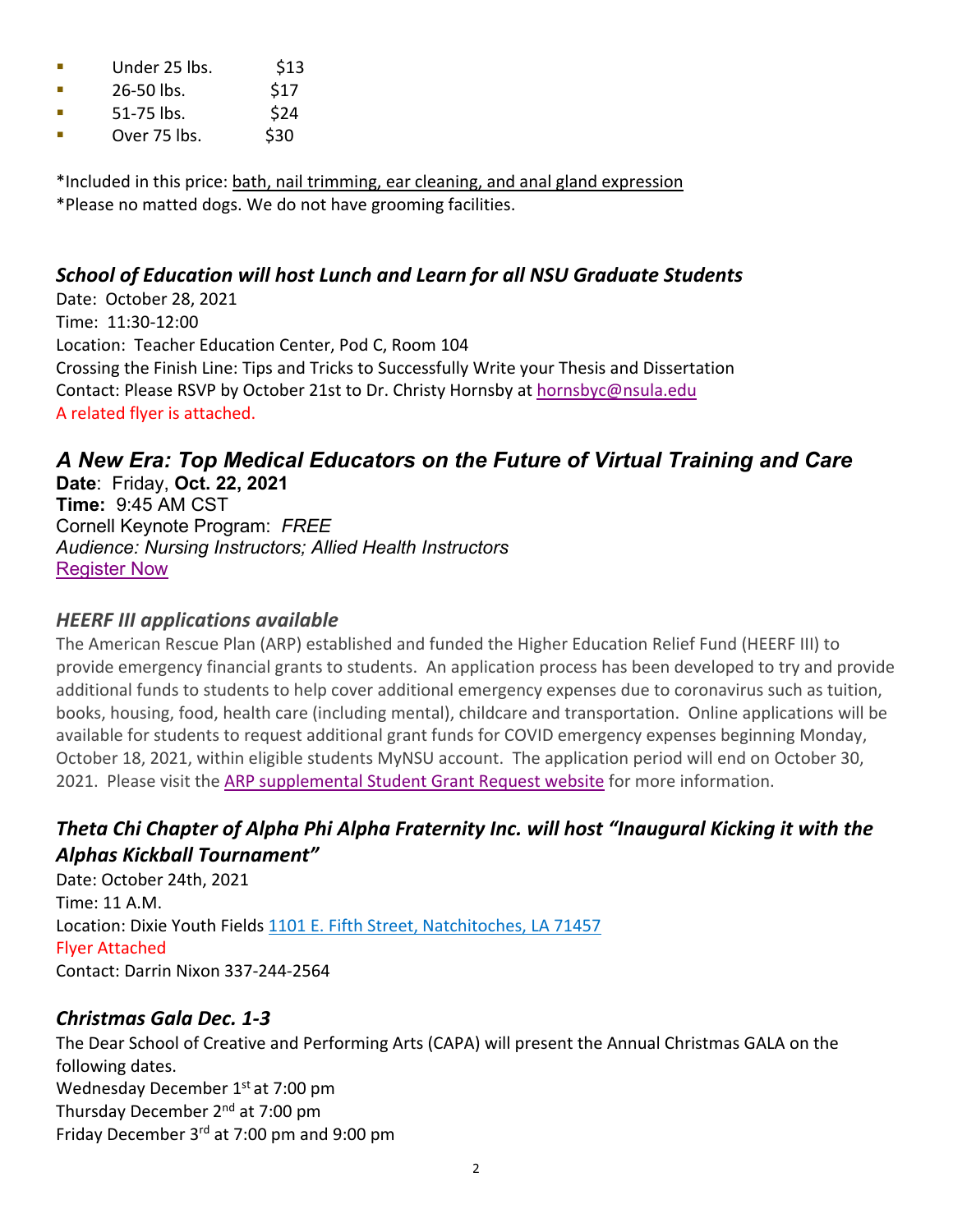Location: AA Fredricks Auditorium

All NSU, LSMSA and BPCC‐NSU students are admitted with a valid student ID. It is advised to please request your tickets in advance, tickets will be limited the night of the shows.

Contact: Please email Yolanda Britton at brittony@nsula.edu include your CWID, and the night you would like to attend, and a ticket will be emailed to you from Eventbrite. You must present a valid ticket to enter. NO EXCHANGES.

## *Celebrate the Current Sauce's first special edition with free candy!*

Become a part of a new homecoming tradition and stop by the Student Union on Oct. 21 from 12:30 to 2:00 p.m. to pick up the first print special edition of the Current Sauce. After you grab a copy of the print edition, you'll be able to enjoy free candy! A related flyer is attached.

## *Homecoming Week Schedule*

It's Homecoming 2021 with this year's theme, "Rock 'Em Demons!" Please see the attached Homecoming schedule and flyer for Boogie on the Bricks.

## *NSU Choirs 2021 Fall Raffle*

Winners will be announced October 26, 2021 after the Chamber Choir concert at 7:30 pm Location: Magale Recital Hall NSU Choirs will be raffling First price an iPad Air and second prize a \$50 Amazon Gift Card. Get the chance to win with the purchase of a raffle ticket. Tickets are \$5 and will be sold at the student Union and at CAPA. Contact: For more information, email Dr. Nicholaus Cummins at cumminsn@nsula.edu. A related flyer is attached.

## *Argus is hiring a Junior Editor!*

This is a scholarship position that requires no experience at all. Come be a part of NSU's art and literary magazine on campus! Any and all majors welcome. Applications will stay open until the position is filled (we are only looking for one Junior Editor at this time). Good luck!

Application link: https://nsula.presence.io/form/argus‐position‐application‐21‐22

Follow us @ argusatnsula on Instagram and Facebook for updates!

# Academics

## *ALL TEAS TESTING IS ON-SITE AT THE LOCATIONS LISTED*

**Alexandria** *Contact:* copeg@nsula.edu

- October 21 Thursday 9 AM
- October 26 Tuesday 9 AM
- November 2 Tuesday 9 AM
- November 9 Tuesday 9 AM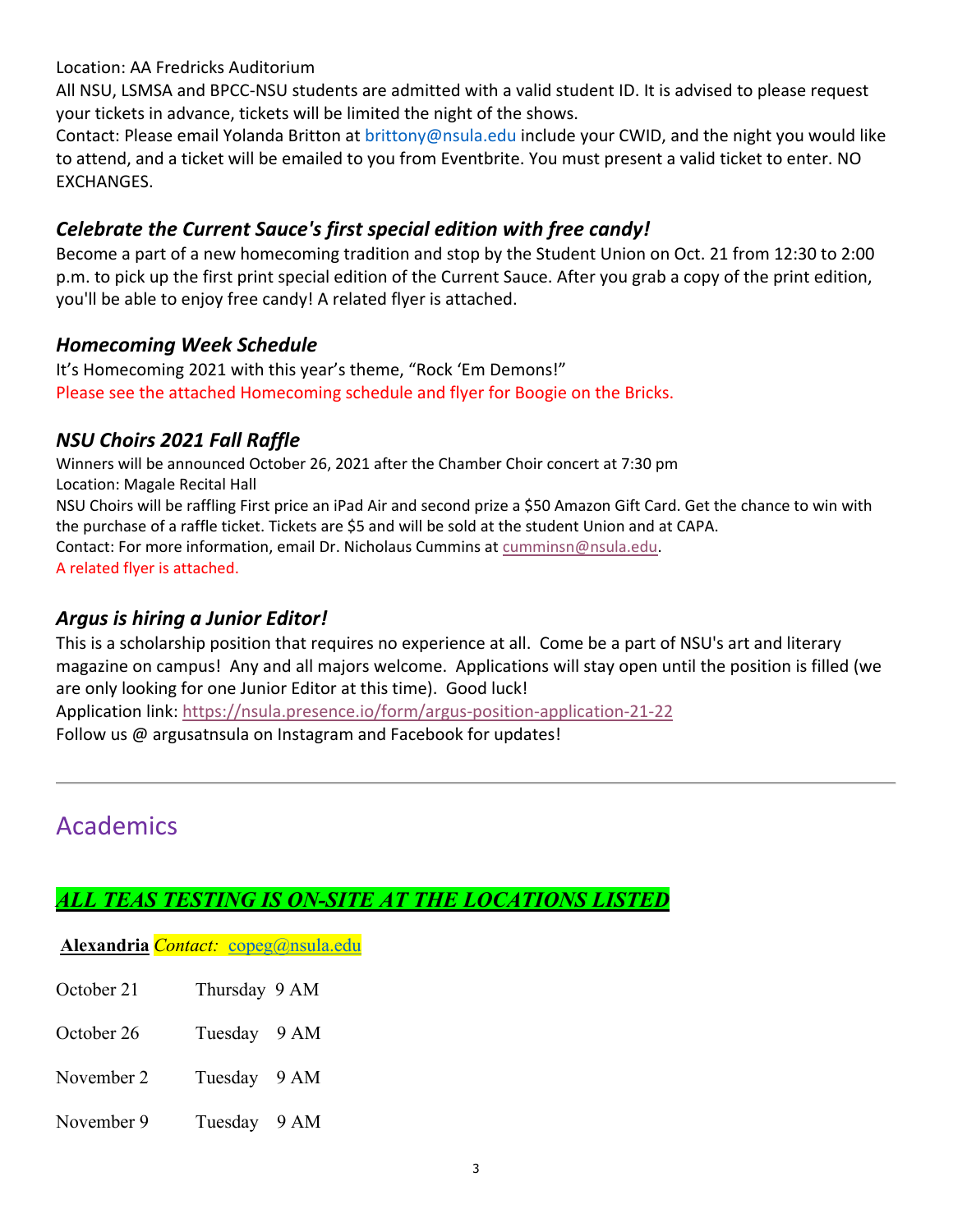### **Leesville** *Contact:* nicholsl@nsula.edu

| November 5 | Friday | 8:00 AM TEAS only |  |
|------------|--------|-------------------|--|
|------------|--------|-------------------|--|

November 12 Friday 8:30 AM Fundamentals only

**Natchitoches** *Contact:* johnsonste@nsula.edu

| October 29 | Friday | 12:30 PM |
|------------|--------|----------|
|------------|--------|----------|

- November 5 Friday 12:30 PM
- November 12 Friday 12:30 PM
- November 19 Friday 12:30 PM

**Shreveport** *Contact*: johnsonste@nsula.edu

| October 19 |  | Tuesday 8:30 AM |
|------------|--|-----------------|
|------------|--|-----------------|

October 25        Monday 12:30 PM November 8      Monday 12:30 PM

ALL TEAS EXAMS MUST BE DONE PRIOR TO THE NURSING APPLICATION DEADLINES‐

# Health, Counseling & Wellness

### *Blood Drive and Free Breast exams*

Date: Blood Drive 10/18‐10/21 Breast Exams 10/29 Time: Blood Drive 10:00‐4:15, Breast Exams 1:00‐4:00 Location: Blood Drive on Kyser Bricks, Breast Exams @ Health Services Clinic Contact: Jessica Nash A Breast Exam Flyer is attached.

#### **The Northwestern State University - Natchitoches BLOOD DRIVE** is almost here! We are scheduled for **10/18/2021-10/21/2021**, **10:00 AM** to **04:15 PM**.

As a reminder, you may schedule blood drive appointments

at https://donor.lifeshare.org/donor/schedules/drive\_schedule/229625 and forward this link to others to schedule their own appointments.

Our sincere thanks for your important role in this community and working with us to encourage the donation goal of 20 at this drive.

A couple of days after the drive, we will send a survey. We appreciate your input to help us offer you and blood donors throughout the community the best experience possible. Sincerely, Life Share Blood Center

### *Flu vaccine clinics*

NSU Health Services will host flu clinics Oct. 11‐12 and Nov 2‐3. Hours are 10 a.m.‐4 p.m. in the Student Union Ballroom. Shots will be given at the WRAC during the Wellness Fest on Nov. 2 and back at the Student Union Ballroom on Nov 3. Super 1 will be on campus to administer Flu Shots. Please follow the link provided below to schedule a time for your vaccine.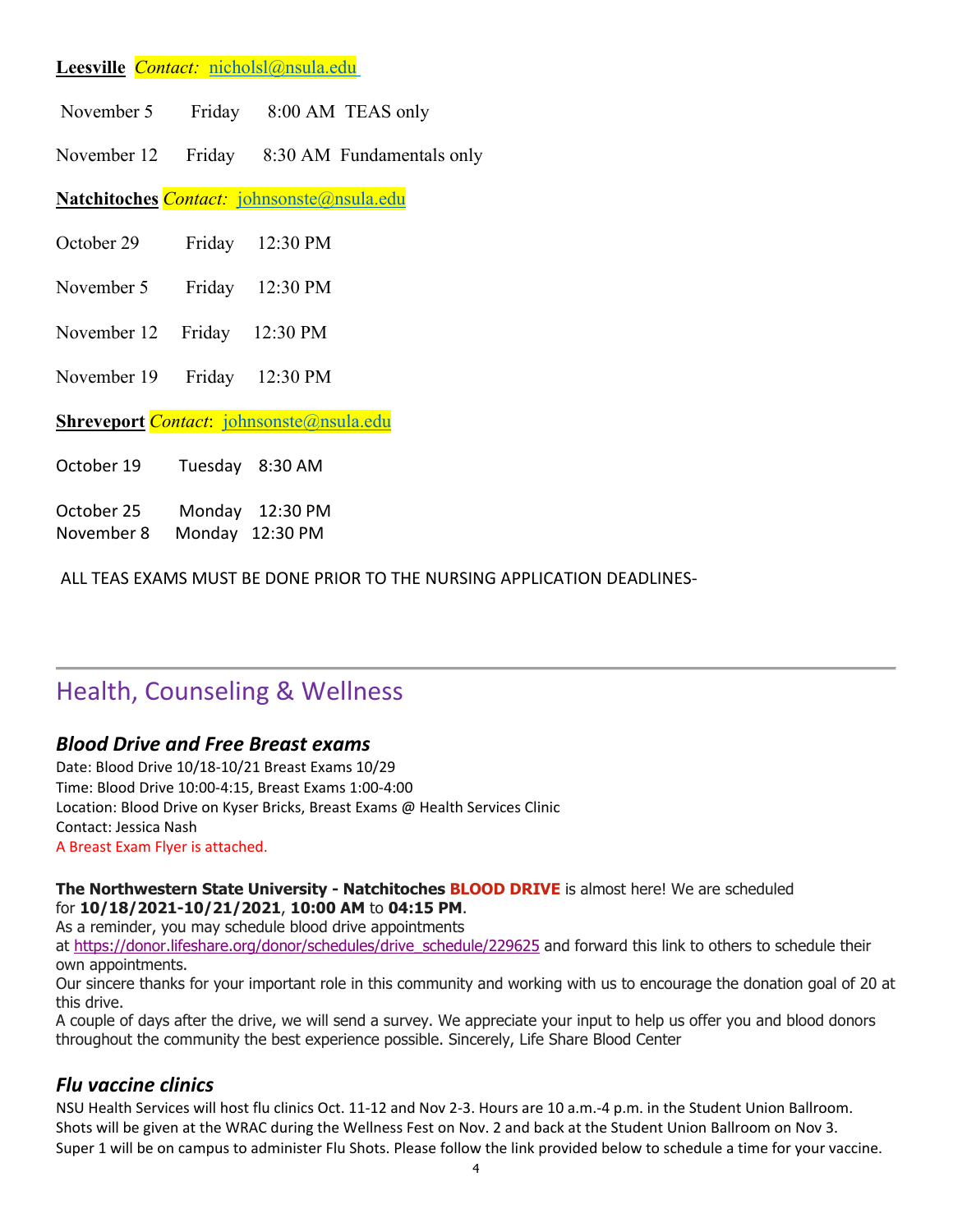### https://app.acuityscheduling.com/schedule.php?owner=20795536&calendarID=5625622

You will get an email confirmation with a link to the consent form that should be filled out prior to their appointment. Please also attach a copy of your insurance card to the consent form to turn in for easy billing back at the pharmacy. You do need to fill out the COVID questionnaire screening questions box, but you do not need to sign the Medicare portion of the consent form.

For those who do not have health insurance, the cash pay cost is \$20. Everyone receiving a shot will receive a \$5 coupon to Super1 grocery stores.

Contact: Jessica Nash

## *Vic Talk : Self‐Efficacy: Believing in Yourself Matters*

The Center for Positivity, Wellness and Hope will present a VicTalk for the NSU family from 9:30‐10:30 a.m. Tuesday, Oct. 26 via Webex.

A related flyer with complete details is attached.

## *Shreveport Health Services is offering FREE Breast Exams for the month of October.*

A related flyer is attached.

# **Athletics**

Lady Demons record fourth straight win, tie season shutout record https://nsudemons.com/news/2021/10/17/lady‐demon‐soccer‐lady‐demons‐record‐fourth‐straight‐win‐tie‐single‐season‐ shutout‐record.aspx

Lady Demons topped by Nicholls https://nsudemons.com/news/2021/10/16/lady‐demon‐volleyball‐lady‐demons‐topped‐by‐nicholls.aspx

One singles, one doubles reach round of 16 at ITAs https://nsudemons.com/news/2021/10/16/lady‐demon‐tennis‐one‐singles‐one‐doubles‐reach‐round‐of‐16‐ at‐itas.aspx

Demons upended by McNeese's second quarter surge https://nsudemons.com/news/2021/10/16/demon-football-demons-upended-by-mcneeses-second-quarter-

surge.aspx

Demons stretch 8K legs at Texas A&M with SLC Championship looming https://nsudemons.com/news/2021/10/16/demon-cross-country-demons-stretch-8k-legs-at-texas-am-withslc‐championships‐looming.aspx

About Northwestern State University's Student Messenger:

To be included in the Student Messenger, you must send information by 4 p.m. the day prior to the date you want the information to run.

If you have a notice you wish to be posted in Student Messenger, please use the following format: